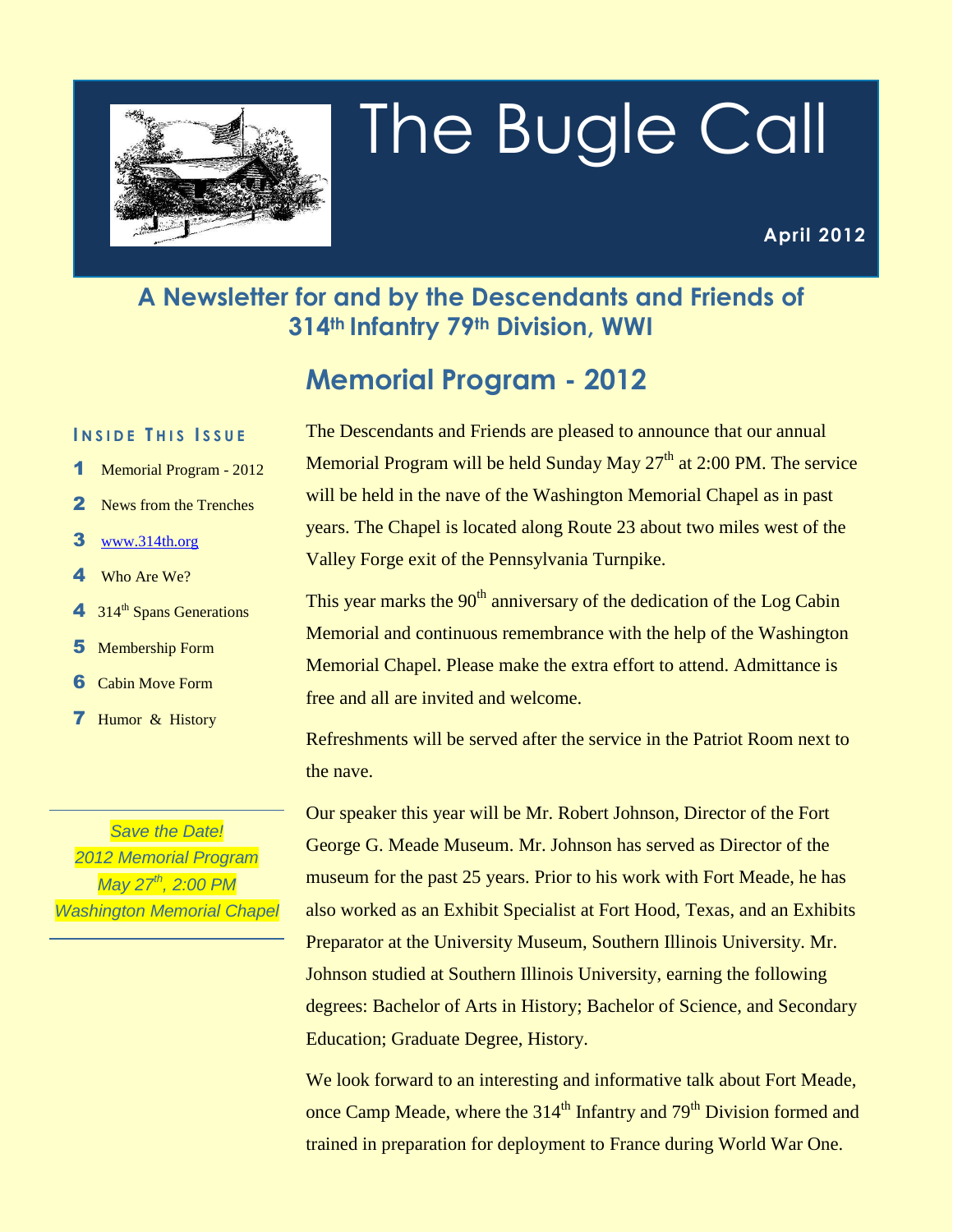#### **News from the Trenches**

*By John H. Shetler, President*

This past year was filled with many challenges with getting the legal documents in order to everyone's agreement and satisfaction. The Washington Memorial Chapel (WMC) and the D&F 314th worked together to see that the best possible outcome could be achieved. On behalf of the Veterans and the D&F 314th Inf., a sincere thanks is extended to everyone involved in the process. My personal thanks is extended to Judge Joseph T. Labrum of the 314th Memorial Committee for his forward, positive thinking and upholding the highest ideals not only of the  $314<sup>th</sup>$ , but of each individual person along the way.

On Nov.15th 2011, 314th legal Mr. Taras Wochok filed a joint petition with the Montgomery County Orphans Court seeking termination of the Agreement of Trust 1979, thus allowing the WMC to gift the 314th collection and offer the 314th Memorial Cabin to the US Army/Ft. Meade as a gift, provided the army would accept it.

On March 9th, 2012 the Court approved the petition and signed a decree allowing this to proceed.

On March 16th, 2012, the WMC signed the gift form for the 314th collection and on March 23<sup>rd</sup> received word that the Meade Museum accepted the collection gift. This also includes the 314th Memorial Name Plaque and any remaining artifacts still at the cabin. Meade will, of course, need time to affect the transfer of the collection from the US Army Heritage and Education Center, Carlisle, PA. where it has been in protective storage. As more details of the collection and the Memorial Plaque come about, we will update folks by newsletter and/or our website www.314th.org.



*Log Cabin Souvenir Mirror*

The WMC had previously sent a letter March 29th, 2011 to Ft. Meade offering the cabin as a gift and this was made part of the court petition. Ft. Meade and the US Army Museum system have a period of three years to accept the cabin. In the interim, the WMC has expressed interest in the continued use of the cabin and will work with the 314th Memorial Committee/D&F to ensure its use and preservation. If the army finds it cannot accept the cabin then the remaining terms of the 1979 Agreement of Trust will remain in place and the D&F will need to work with WMC to provide help in preserving the cabin.

As of 12/30/2011, 314th monies in various funds totaled \$46,253.19. The move of the disassembled cabin to Meade will cost in the neighborhood of \$45,000 not including insurance, permits, and legal fees.

Or if the cabin stays at Washington Memorial Chapel, it will need a new roof system and enhancements for visitor friendly access. I am making a personal appeal to each and every member to either renew your membership or give whatever you can to the 314th Cabin Move/Preservation fund as we move forward to the centennial of World War One.

Our tax free status remains in effect for the Federal  $501(c)3$  and we are still registered with the PA State Charitable Organizations – voluntarily, under #33800.

*This issue is dedicated to Mr. Robert Rentz, past editor of The Bugle.*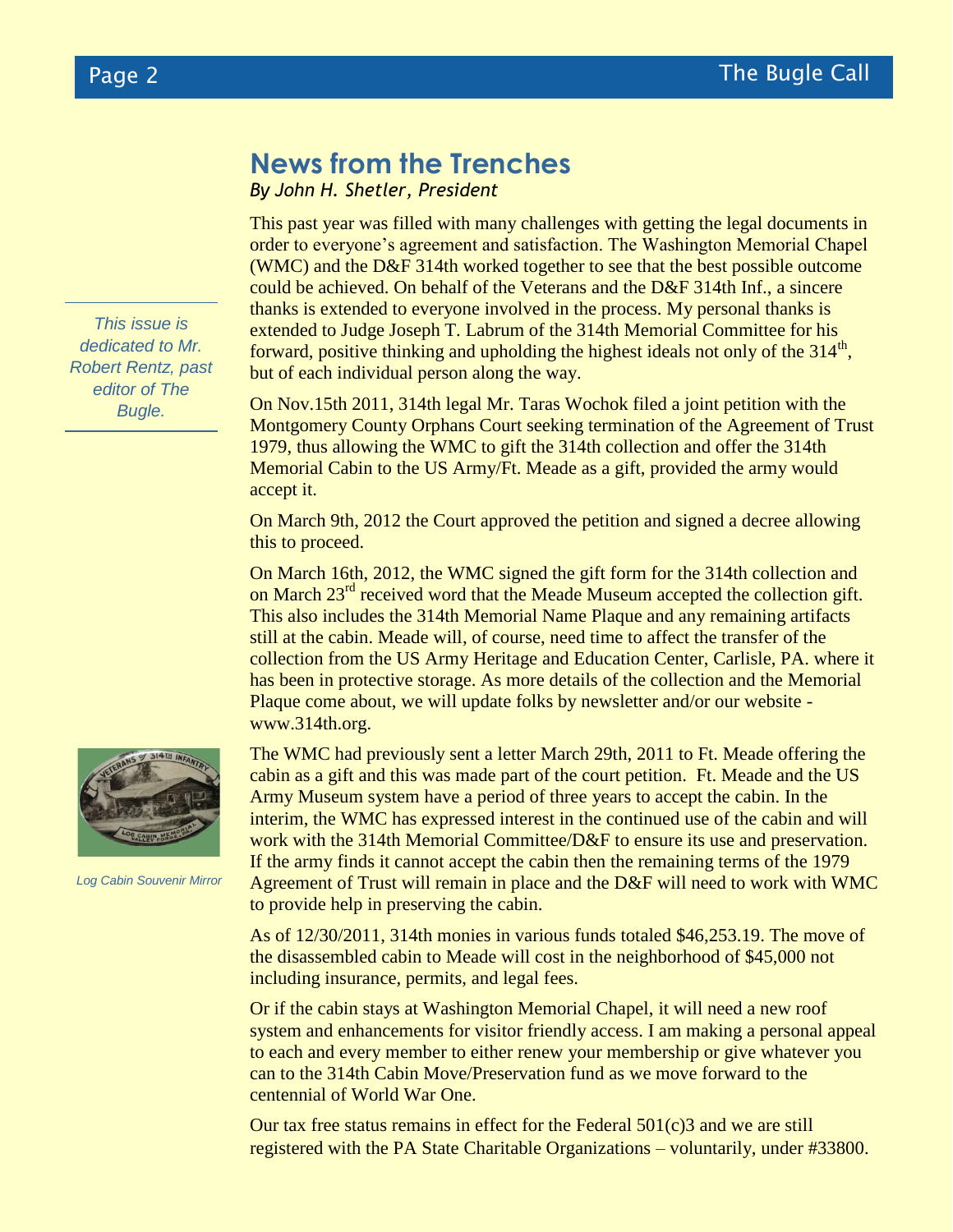## **[www.314th.org](http://www.314th.org/)**

*By Tony Patti*

Our [www.314th.org](http://www.314th.org/) website celebrated its 10th birthday on September 27, 2011!

The website now contains:

- •187 web pages
- •3,649 photographs and scanned images
- •17 books and booklets which you can read online or download.

These total 4 gigabytes, to tell the story and sacrifices of the 314th Infantry Regiment.

The Historical Documents outline lists 143 chronological events, linked to historical source documents, starting with a draft registration, proceeding through the training at Camp Meade, each Station in France, and continuing through the more than 50 Annual Reunions.



*Pat Mascot of Company "B" 314th Infantry*

Some of the recent web page additions to the website include:

- Historical and Pictorial Record of the Maryland Cantonment at Camp Meade
- Souvenir Views of Camp Meade (includes first known photo of the Log Cabin)
- "Over Here" Preparing for "Over There" at Camp Meade
- "Infantry Soldiers Handbook" owned by Purley B. Campbell, the Cook of 314th Co. B
- Cpl. George J. Druding Company G KIA September 27th, 1918
- October 23, 1918 photograph of General Joseph E. Kuhn, Commanding General 79th Division
- Full text of the German Armistice (as presented by President Wilson to Congress)
- 1922 314th Directory, including Veterans' home addresses
- John W. Kress (MG Company) 1962 book "The Great Adventure"

If anyone has other information they can provide to add to the website, including especially about our Veterans, and old cabin photographs, that information would be most welcome! You can email them to Tony Patti at [tonyspatti@comcast.net.](mailto:tonyspatti@comcast.net)

*President's Note:* Tony very generously provides our website at no cost for all to view and explore. The D&F 314th sincerely thanks him for this and we look forward to another 10 years!

*The original Log Cabin Memorial Dedication was held on September 30, 1922*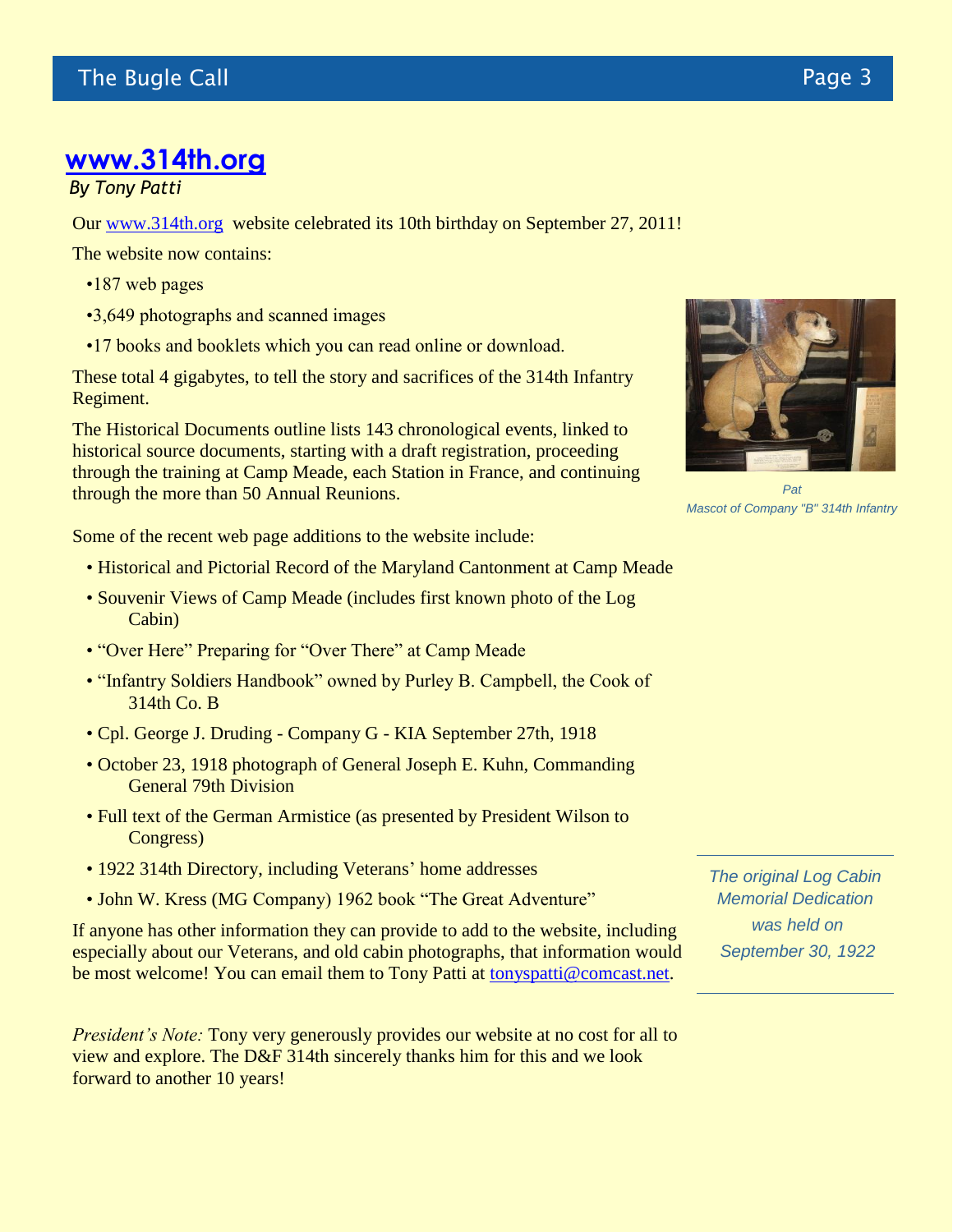#### **The Descendants and Friends of the 314th**

The Descendants and Friends of the 314th are a group of people dedicated to honoring and preserving the stories and sacrifices of their fathers and grandfathers in the First World War. Originally organized as the Veterans of the 314th Infantry A.E.F., the veterans have since passed on.

Our current membership helps to continue the Log Cabin Memorial along with the co-operation of the Washington Memorial Chapel on whose grounds the 314th Cabin remains. We are always looking for new members and interested persons.

> For more information contact John H. Shetler at [JHShetler@comcast.net](mailto:JHShetler@comcast.net) (Please include "314th Infantry" in the subject line of your email.)

If you wish to become a member, please use the Membership Form on the following page. All contributions are tax deductible.

#### **Board Members:**

John H. Shetler, President Al Douglas, President Emeritus Frank Dube, Vice President Joseph Patti **Jean Harlow, Secretary Robert Reed** Ray Jude Paski, Treasurer & Memorial Comm. Robert Krutsick Joseph T. Labrum Jr. Esq., Memorial Comm. Joseph T. Labrum III Joel Rentz, Memorial Comm.

#### **314th Continues to Span the Generations!**



The Descendents & Friends are very pleased to announce our newest member (to our knowledge), Mr. Declan Joseph Haylon. He is the great grandson of William P. Berry, Company I and son of grandson William Berry Haylon, Niantic, CT.

Declan was born on March 2, 2012 and as our newest member has gained HONORARY membership into the D&F 314th for the year 2012. He holds this honor along with fellow members and brothers Caleb and Malachy, all fourth generation.

We are very pleased to have any and all second, third, and fourth generation continue the remembrance!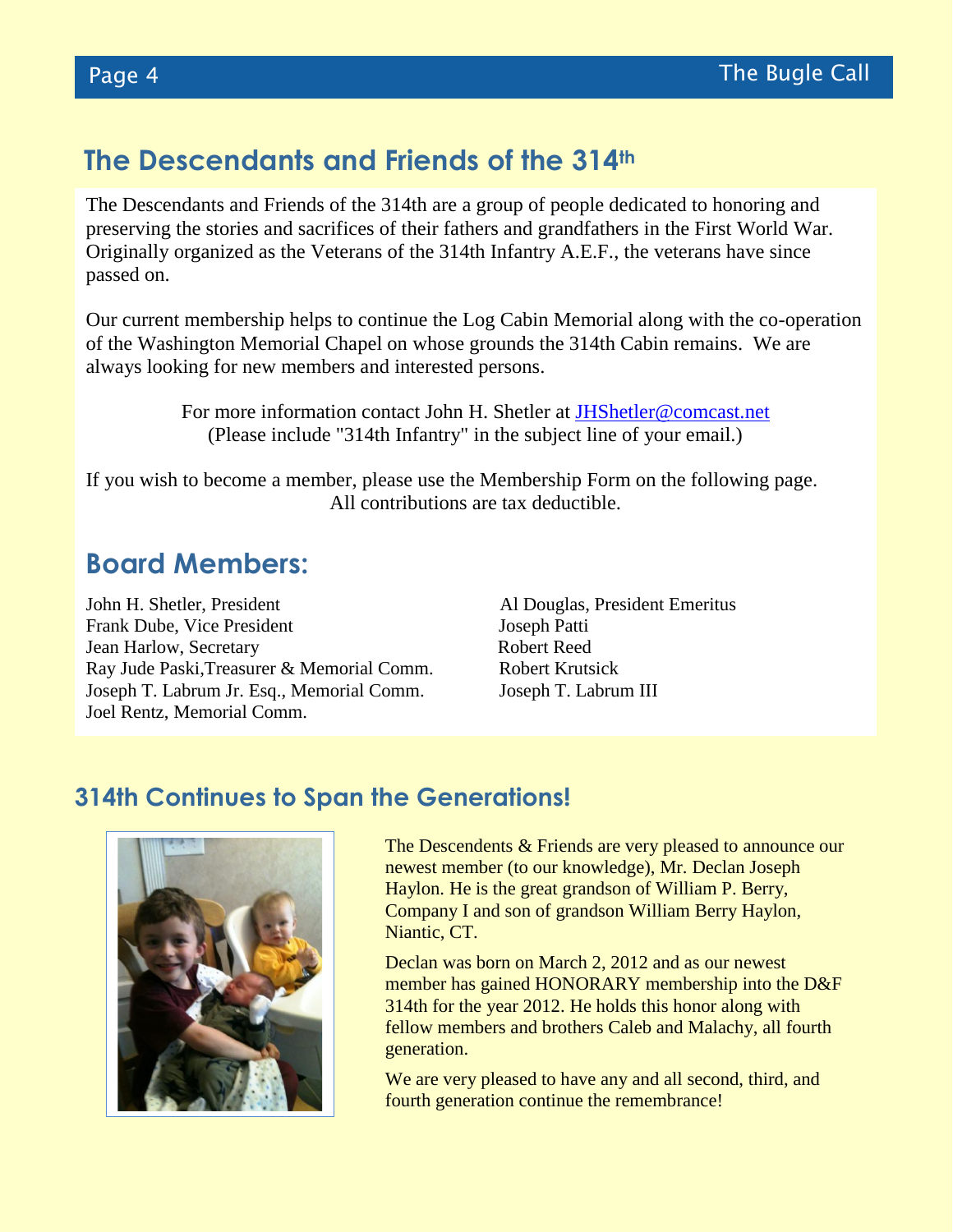# **Membership Form DESCENDANTS AND FRIENDS OF THE 314th AEF**

## We invite you to become or continue membership!

# Classes of Membership: Widows of WW1 Veterans (Free) \_\_\_\_\_ Students under 18 years \$2.00 \_\_\_\_\_ Contributing Member \$5.00 \_\_\_\_\_\_ Family or Supporting \$10.00 \_\_\_\_\_\_ Patron \$25.00 \_\_\_\_\_\_ Benefactor \$50.00 \_\_\_\_\_\_ Endowment Gifts:  $$100.00$  (or more)

Checks should be made out to: DESCENDANTS AND FRIENDS OF THE 314<sup>th</sup> INFANTRY

Please mail this form with your check to:

 Descendants and Friends 314th c/o Ray Jude Paski 602 Arch Street Spring City, PA. 19475

Please make checks payable to: Descendants and Friends of the 314th Infantry Contributions are tax deductible.

| Name: Name and the state of the state of the state of the state of the state of the state of the state of the  |  |
|----------------------------------------------------------------------------------------------------------------|--|
|                                                                                                                |  |
|                                                                                                                |  |
|                                                                                                                |  |
| E-mail: enterprise and a series of the series of the series of the series of the series of the series of the s |  |
|                                                                                                                |  |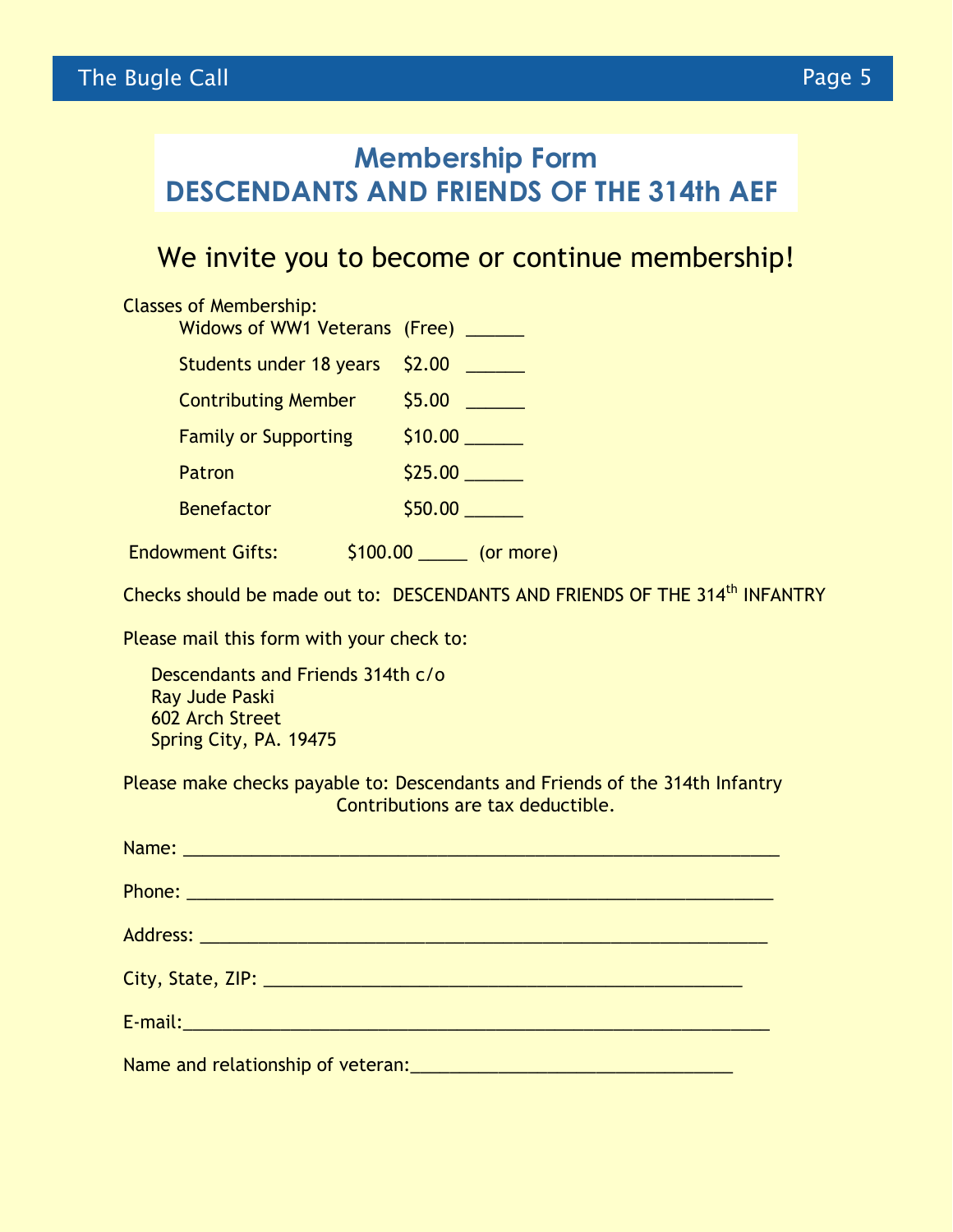

# **Cabin Moving and Preservation Fund**

Descendants and Friends 314<sup>th</sup> Infantry AEF Persons wanting to contribute to the Cabin Moving and Preservation Fund Please use the form below

| Name: 2008 - 2008 - 2008 - 2019 - 2019 - 2019 - 2019 - 2019 - 2019 - 2019 - 2019 - 2019 - 2019 - 2019 - 2019 -                                                                                                                 |
|--------------------------------------------------------------------------------------------------------------------------------------------------------------------------------------------------------------------------------|
|                                                                                                                                                                                                                                |
| Phone (optional): Note that the second contract of the second contract of the second contract of the second contract of the second contract of the second contract of the second contract of the second contract of the second |
|                                                                                                                                                                                                                                |
| <b>Additional</b>                                                                                                                                                                                                              |
|                                                                                                                                                                                                                                |

If you would like to help preserve the cabin for future generations please make your check payable and send to:

"Descendants and Friends of the 314<sup>th</sup> Inf. AEF" c/o John H. Shetler- President 137 House Rock Rd. Pequea, PA. 17565

Your contribution is tax deductible under 501(c)3. Monies received will be used solely for moving and or preservation of the cabin and collection.